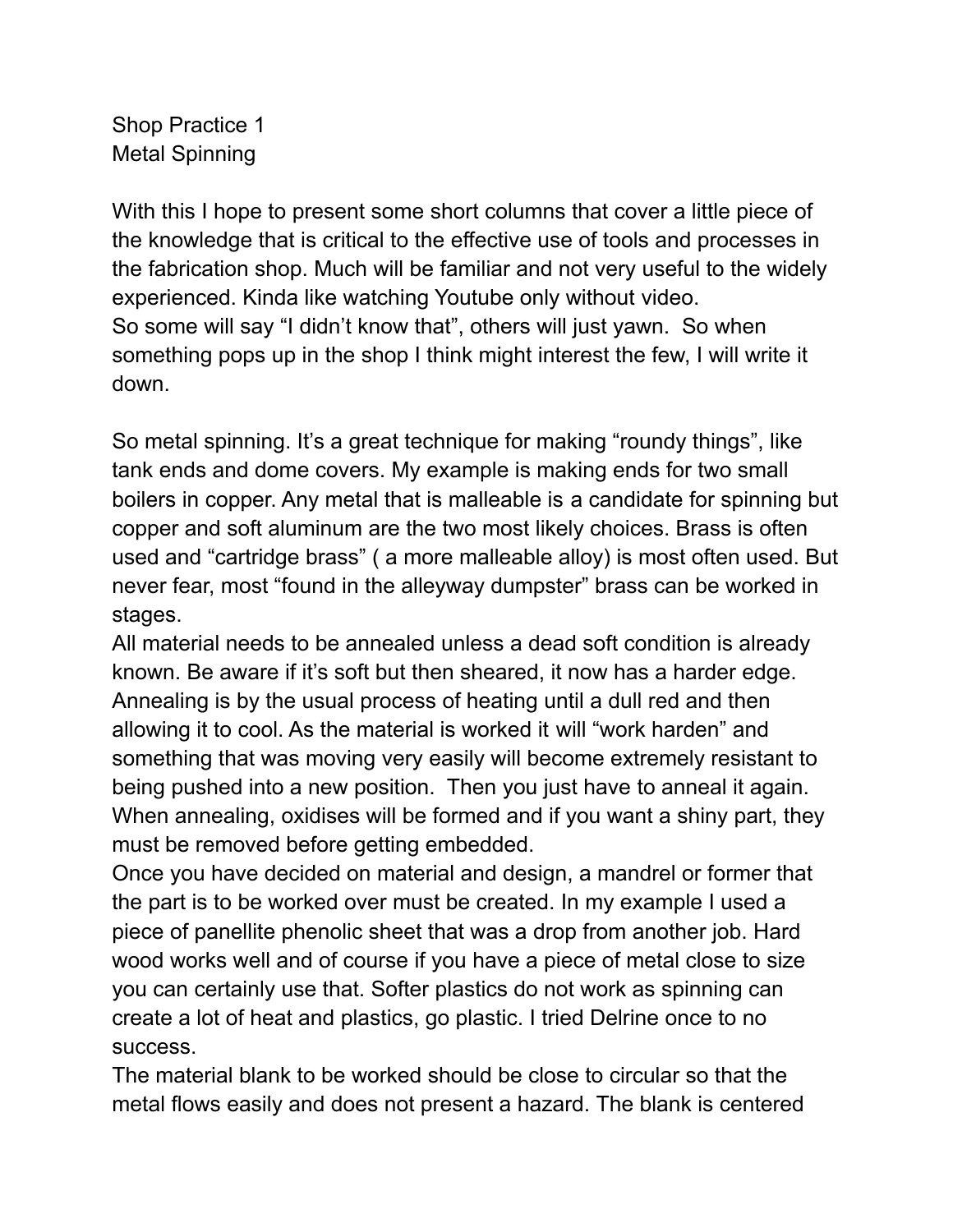upon the mandrel and then clamped against it with a piece of padding material by pressure from the tailstock. Carefully start it rotating and check for centering. You can center it by loosening some of the tension of the tailstock and very softly bringing your tool up against the edge to 'bump it ' to center.

An alternative when the finished part is going to have a center feature is to add a centering hole and a location pin.

Once the blank is rotating, clamped tightly between the mandrel and tail stock puck, it should be greased to allow slippage of the tool bearing against it. You then simply use a bar with a rounded end to force the metal against the mandrel shape. My example is a simple corner bend and the bend was accomplished with one annealing. I probably used about 4 repositionings of the tool to achieve the best leverage position. It takes a lot of force and the fence I use to work against is pretty robust. The tool is about 30 inches long so it generates a lot of leverage. The vertical bar in the picture is movable into various holes along the fence and the cross slide of the lathe is locked in place. I have used a piece of bar in a tool holder for very light work but it is not very satisfactory and it's worth it to change over the tool post.

Since I make very simple parts in my spinning work, I only have a need for a simple tool. True metal spinners use many different tools and make exotic shapes with interlocking parts and multipart mandrels that can be disassembled to be removed after being captured in the part.

An experienced metal spinner is both a craftsman and artist and some of their efforts can be watched on the internet.

I have found this method of making parts enjoyable and it gives an air of professionalism to the finished project.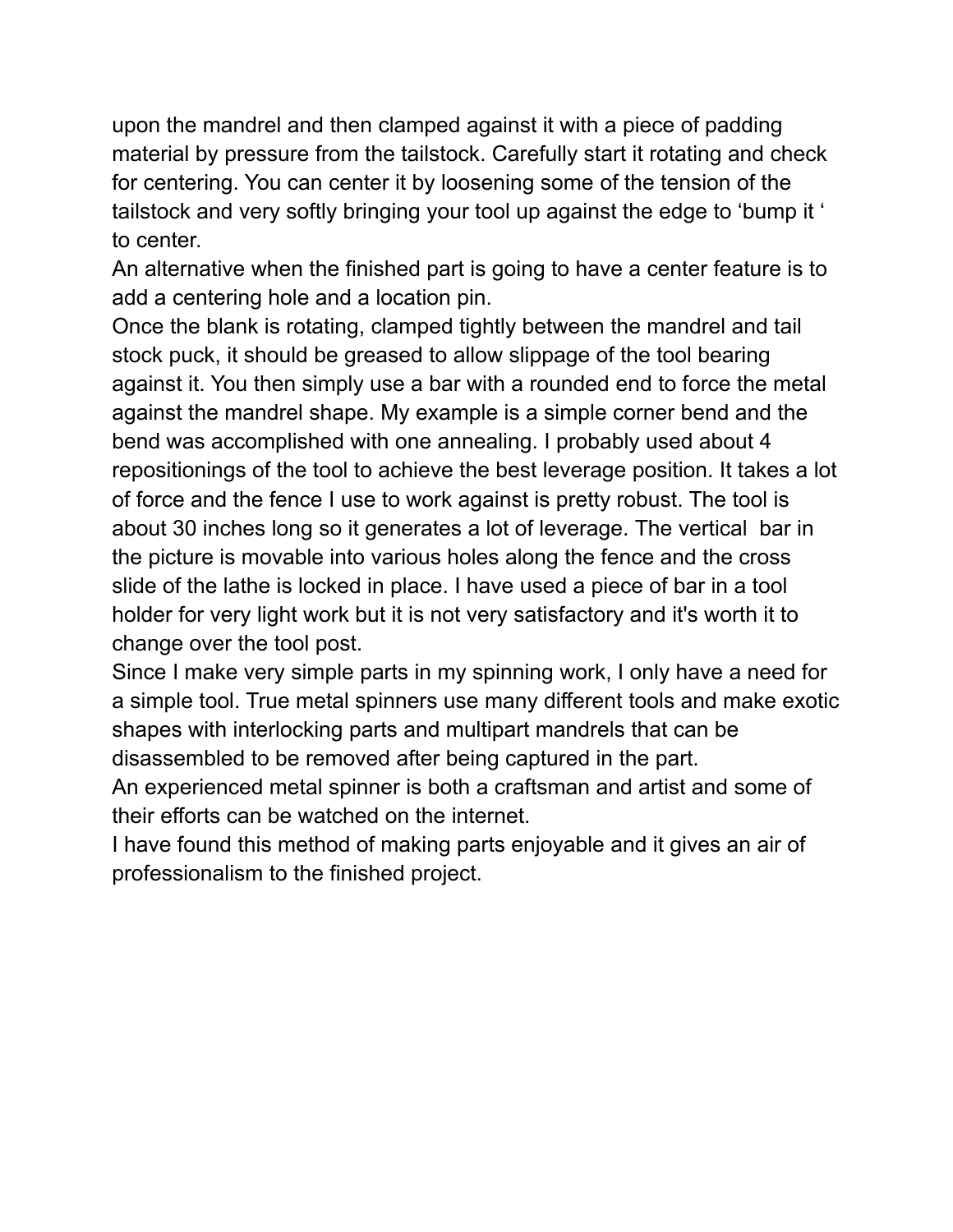

The brass piece is the pressure plate. New blanks and a finished part are s h o w n.